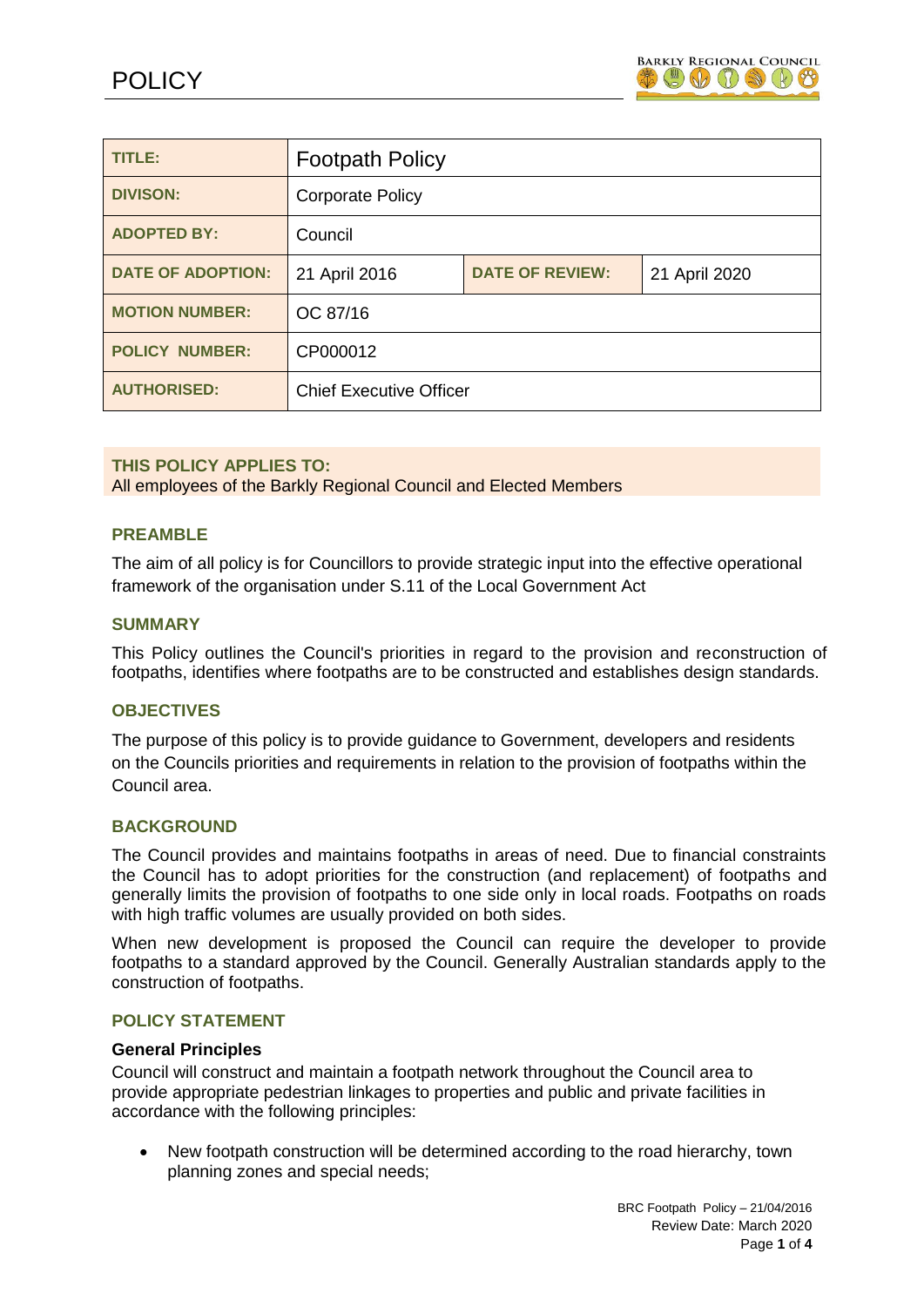

- Reconstruction will be prioritised within budgetary constraints and according to the road hierarchy, town planning zones, special needs and existing footpath condition; and
- Where a footpath is not being provided, a pedestrian corridor must be provided and maintained in accordance with Council's *Verge Policy;*
- In the provision of footpaths the Council will have regard for the needs of people with a disability;

## **Footpath Standards**

Footpaths shall be designed and constructed in accordance with Austroads Guide to Traffic Engineering Practice, Part 13 and Council's Standard Drawings and Specifications. Council's Standard Drawings and Specifications will take precedence over the Austroads Guide where they differ.

Generally the footpath in a residential or industrial area will be constructed from concrete, be 1.2m wide and offset 300mm from the property boundary with a 1.5% cross-fall, however, the footpath may be located anywhere within the verge width to meet specific local requirements. In a commercial area the footpath will generally be full verge width, except in new developments or redevelopments where substantial softening of those areas with appropriate landscaping is required. Ramps and crossings will generally exceed the minimum requirements of AS1428 Part 1.

Polished and smooth, sealed surfaces, e.g. ceramic tiles are not approved.

Root barriers will be installed on both sides and along the full length of all new footpaths in new subdivisions and developments. In established road reserves root barriers shall be installed where required during new constructions and reconstructions.

## *Visual Aids*

Council is still considering the appropriate use of tactile tiles and other forms of grade definition to assist pedestrians with a visual impairment. Developers should approach Council staff to determine requirements on a case by case basis until a position is finalised.

## *Lighting*

Generally footpaths will be lit from the street lighting system in accordance with AS/NZS 1158.3.1. Where there is no street lighting the footpaths will not be separately lit.

#### **New Developments and Subdivisions**

In new developments and subdivisions a footpath will be provided:

- On one side of the road for local roads
- On both sides of the road for collector roads and above on the road hierarchy
- On the roadside adjacent to any medium to high density residential housing (Zones R2 and above)
- On the roadside adjacent to any commercial, special use, industrial or community purpose zones
- Where the Council has identified a special need.

Where a footpath is not provided, access to all properties must be provided via the driveway in accordance with AS1428 Part 1.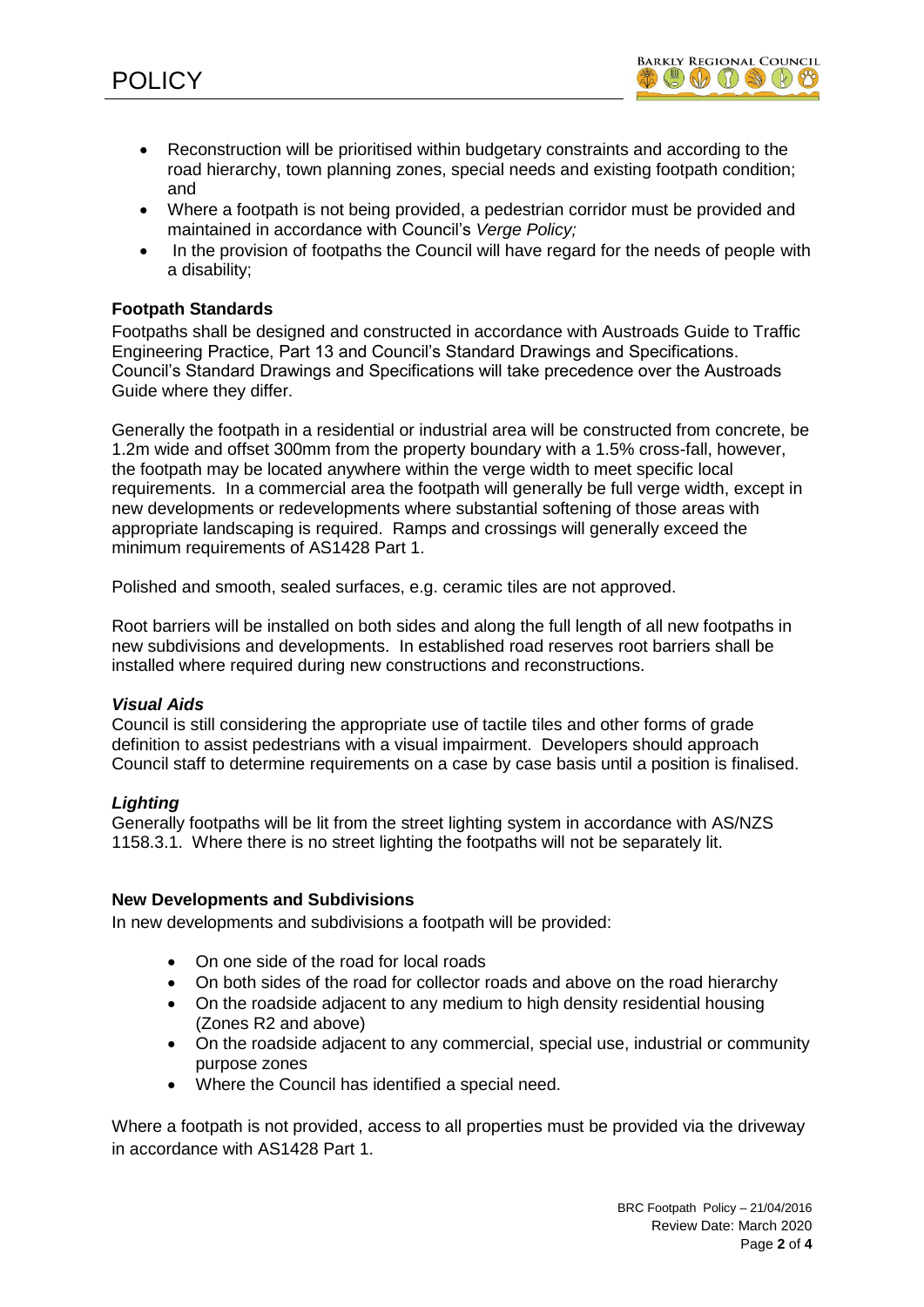

# **Footpath Construction and Reconstruction for Existing Roads**

Within financial constraints and priorities based on condition and need, Council will provide a footpath:

- On one side of the road for local roads:
- On both sides of the road for collector roads and above on the road hierarchy;
- On the roadside adjacent to medium to high density residential housing (Zones SD, MD, MR, HR, CV or CL);
- On the road side adjacent to commercial, special use, industrial and community purpose zonings. C, SC, TC, CB, LI or GI);
- To meet a special need.

Where a footpath is not provided, access to all properties must be provided via the driveway in accordance with AS1428 Part 1, subject to physical constraints.

Footpaths will generally not be constructed adjacent to vacant or undeveloped lots due to potential damage caused during subsequent development. If however the footpath is a high usage linkage, or there is a special need mobility issue or there are considerable delays expected in the development of the land, a footpath may be provided.

# **Reconstruction Priorities**

Council's priority is to provide at least one fully compliant footpath in good condition generally throughout the whole of the Council area before commencing construction or reconstruction of footpaths on the opposite side of the road. Exceptions to this will be based on need and merit, e.g. special mobility needs.

Issues to be considered when determining which roads and which sides of the road have highest priority may include but are not limited to the following:

- Pedestrian and vehicular traffic volumes and potential for conflict,
- Access to community, public and commercial facilities,
- Pedestrian behaviour/preferences e.g. shortest distance walked,
- Linkages to other paths or links identified in Council's long term plans,
- Verge vegetation.
- Location of services.
- Special needs.
- Any site specific issues.

# **Removal of Obsolete Footpaths**

On local roads (where only one footpath is to be provided on one side of the street) an existing footpath on the opposite non preferred side will be classified as an obsolete footpath. On these roads where a serviceable footpath has been provided on one side of the road and an existing footpath on the opposite side of the road has deteriorated to such an extent that it is no longer practical to maintain (the *obsolete)* footpath, Council may remove the footpath and replace it with either gravel or soil and seed depending on the circumstances within that street. If soil and seed is provided, Council will rely on the resident to propagate and maintain the verge.

Council may leave an obsolete footpath in place if it does not pose any significant safety concern to the public. Construction and reconstruction of new footpaths will generally be considered a higher priority than removal of obsolete footpaths unless safety is an issue.